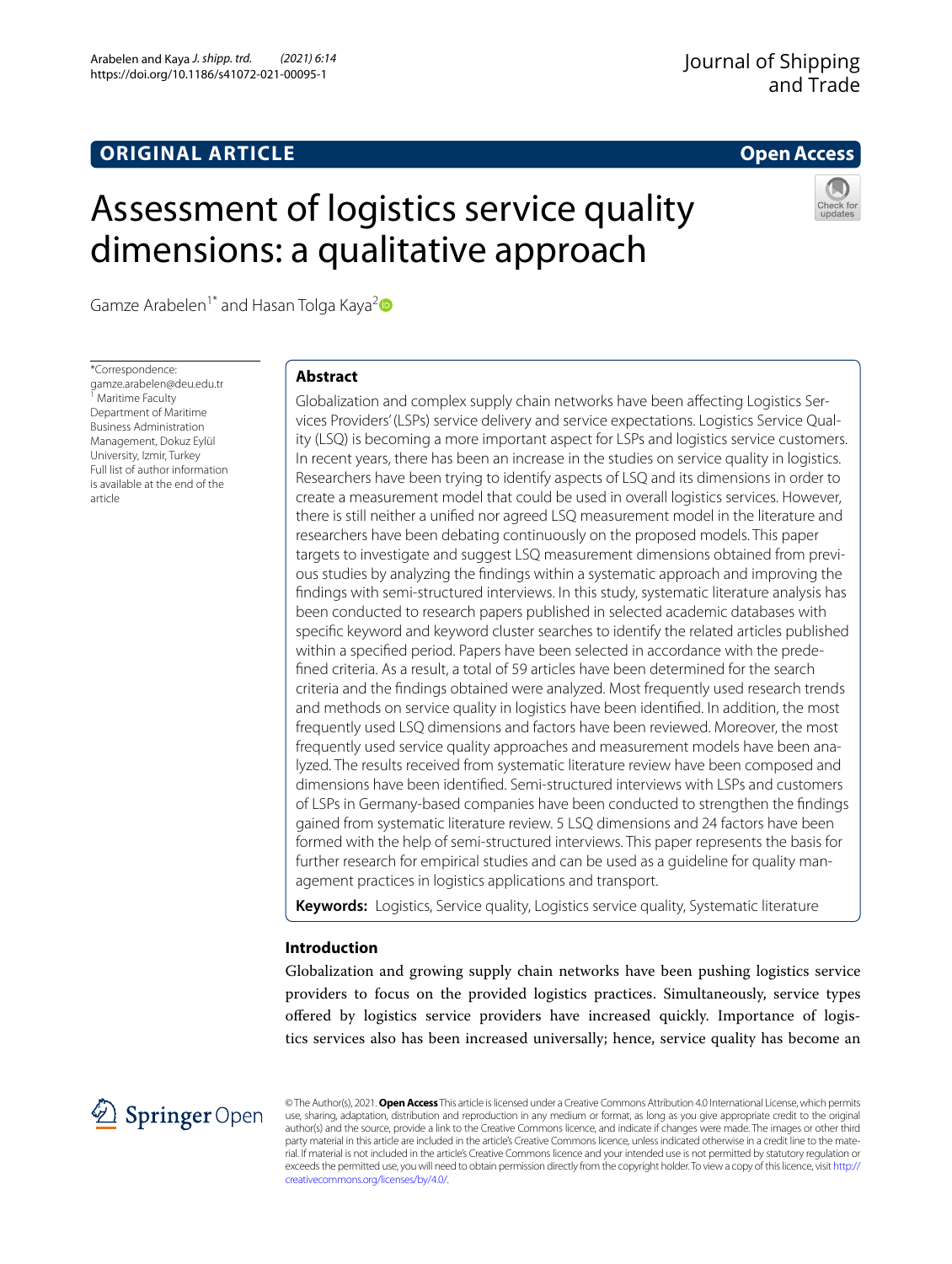important driver for LSPs. The importance of logistics services is known by practitioners and academics. Signifcance and interest in Logistics service quality (LSQ) have been also increasing. The concept of LSQ is equally important for customers and LSPs (Mentzer et al. [1999;](#page-12-0) Thai [2013](#page-12-1)). High level of LSQ increases logistics providers' competitive advantage among compelling business environments (Wang and Hu [2016\)](#page-12-2). Good service quality ofered to customers generates customer satisfaction as well as customer loyalty for the service provider (Franceschini and Rafele [2000;](#page-11-0) Davis and Mentzer [2006](#page-11-1); Baki et al. [2009](#page-11-2)).

There has not been any clear understanding of the LSQ concept despite the increasing number of research papers. Major focus of the researchers has been on the concept of the LSQ and its quality attributes, how to analyze and measure the quality of the services (Bienstock et al. [1997](#page-11-3); Mentzer et al. [1999](#page-12-0); Franceschini and Rafele [2000](#page-11-0); Rafele [2004](#page-12-3)). Nonetheless, researchers have developed diferent ideas on logistics concept and service quality dimensions over time. There have been very few studies with the holistic approach on the LSQ to analyze overall developed dimensions and the attributes along with the general framework. Therefore, a comprehensive LSQ model that would incorporate diferent sectors is not available at present.

General approach of the researchers developing a study in LSQ has kept the literature review part very short and directed it to particular approaches without critically viewing the literature. This paper is aiming to address the previously mentioned issue by analyzing papers related to LSQ with a systematic approach. This will ensure that previous fndings from scientifc papers are systematically analyzed and presented and fndings can be used in future studies to develop scientifc or practical LSQ studies. Additionally, this study is anticipating LSQ attributes by analyzing research trends and general usage of LSQ dimensions, research methods, and felds of sectors. Furthermore, it is aiming to conduct a semi-structured interview with logistics professionals in order to confrm and enhance the outcome of the systematic literature review.

This paper has been developed through multiple sections. In the first section, research methodology has been explained. General approach in the systematic literature review, paper selection criteria, keywords, databases, and preliminary paper classifcation have been described in the second section. In the third section, descriptive analysis of the selected papers has been carried out. In the fourth section, LSQ dimensions and attributes have been analyzed and the LSQ measurement model has been created to discuss the fndings in semi-structured interviews. In the fourth section, semi-structured interviews and fndings from business professionals' contributions have been explained. In the ffth section, a brief overview of this study has been presented and in addition notes on future works have been provided.

## **Research methodology**

Systematic literature review methodology has been used in this study to have a holistic approach towards LSQ studies and interpret the findings obtained from previous papers. Systematic literature analysis method has been considered a technique of systematic, qualitative, objective, and quantitative description in the research area (Berelson [1952\)](#page-11-4). A systematic content analysis methodology has been considered a very powerful and an explicit tool because of its ability to combine qualitative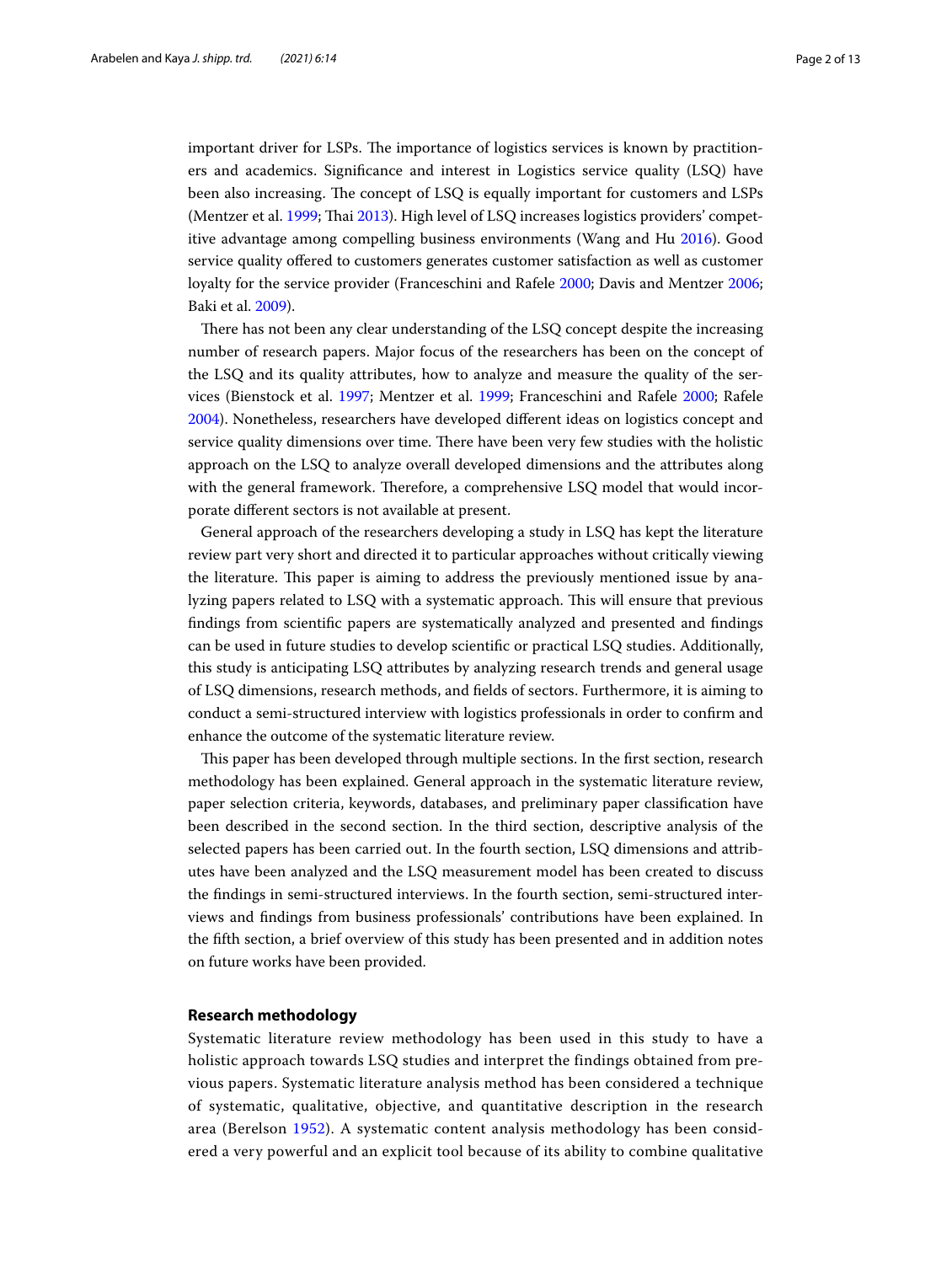approaches retaining rich meaning with quantitative analyses (Duriau et al. [2007](#page-11-5); Fink [2005\)](#page-11-6). Additionally, the main difference between systematic literature review and traditional literature review has been considered the first comprehensive search section (Crossan and Apaydin [2010](#page-11-7)). In order the follow a structured method with valid results, a systematic literature review approach from the literature has been applied (Seuring and Gold [2012\)](#page-12-4). In this regard, a systematic literature review has been planned in this study with several steps as: material collection, descriptive analysis, category selection, material evaluation. Material collection reflects gathering all necessary papers from previously created criteria. Collection of materials has been the most crucial step in systematic literature reviews. In the study, literature regarding the LSQ has been selected from peer-reviewed journals and literature databases, Web of Science, ScienceDirect, Emerald, Taylor and Francis, JSTOR, Business Source Premier, and the web. Second part of the systematic literature review has been descriptive analysis. Only studies in English language and published between 1995 and 2020 have been selected for the future classification. The formal characteristics of the selected papers have been set out in the descriptive analysis section to provide background for the content. Consequently, publication years, research methods and research fields of reviewed journals have been documented. Structural dimensions and related categories for future analytics have been selected in category selection. In the material evaluation section, all analyses have been presented according to determined categories and parameters.

Semi-structured interviews have been used in this study to consolidate the LSQ dimension findings from systematic literature analysis, as it is the most frequently used interview method (Taylor [2005](#page-12-5); Dicocco-Bloom and Crabtree [2006](#page-11-8)). Flexibility and reciprocity of semi-structured interviews have benefited the LSQ discussion. Questions regarding service quality in logistics have been prepared prior to meetings, which were shaped around the systematic literature review findings and perceptions of the participants. In semi-structured interviews, following a strict structure is not advised (Kallio et al. [2016](#page-11-9)). Definite resolution on logistics quality and definition of quality dimensions have not been agreed upon for LSQ, therefore a semi-structured interview qualitative approach is considered more convenient in order to allow participants to express themselves. In order to create successful semi-structured interviews, a five-step model has been utilized (Kallio et al. [2016](#page-11-9)). Firstly, prerequisites of the interviews have been decided. Due to the coronavirus pandemic situation, related global restrictions and organizations, new working models such as online meeting method have been selected. Second step is gathering previous knowledge on data by using the systematic literature review. This has allowed the interviewer to gain knowledge and confidence in regular spontaneous follow-up questions. In the third step, guidelines of the interview have been developed. Questions have been prepared regarding participants' understanding of LSQ, participants' perception of the identified LSQ dimensions and follow-up questions regarding examples for the in-depth analysis of the topic. In the fourth step, a pilot has been conducted with one logistics business professional to test the clarity of the developed approach. In the final step, semi-structured interviews have been performed with five logistics professionals.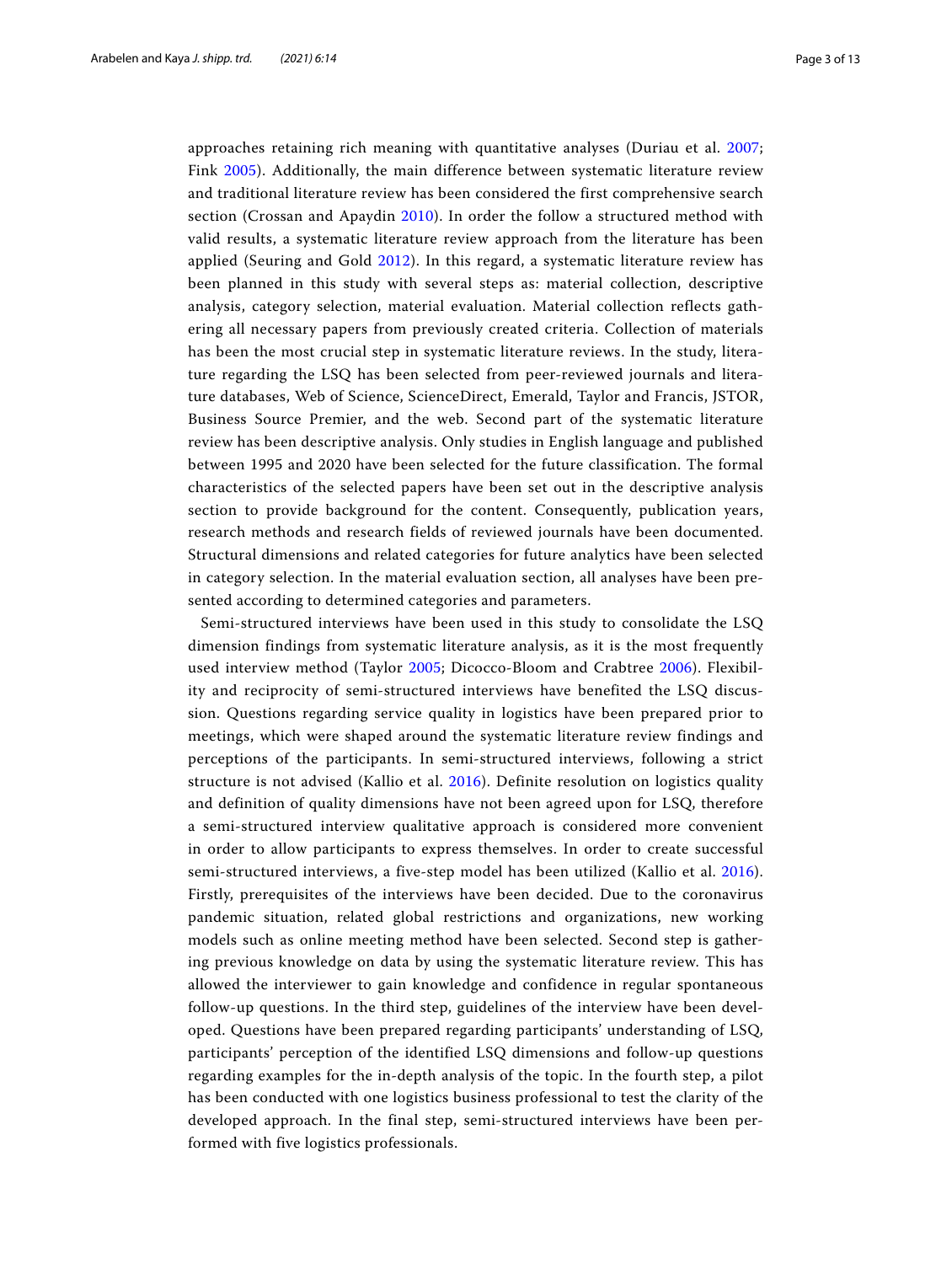#### **Systematic literature review**

Systematic literature review is advised to be applied to a specified period of time. Therefore, materials have been selected from research papers that were published between 1995 and 2020. Specifc keywords related to service quality in logistics have been used in literature databases such as Web of Science, ScienceDirect, Emerald, Taylor and Francis, JSTOR, Business Source Premier, and the web to identify the frst step. Only papers that have been peer-reviewed in English language have been selected for further analysis for systematic review. Table [1](#page-3-0) provides a summary of sample paper selection. In literature databases with keyword matches in their titles, 221 papers that are ft for the search criteria have been found. Furthermore, the suitability of the sample has been checked by applying a two-stage screening process. First screening has been applied to the abstracts of the selected papers. After analyzing the abstracts of 221 papers, sources that were irrelevant or with little relevance to the topic have been excluded from further analysis. However, studies with no abstract or with unclear information have been directly transferred to the second stage. In the second screening process, full paper review has been applied to enforce the relevance of the selected literature sample. Additionally, papers that have been cited multiple times and ft to the criteria of this research have been included in the samples. As a result, fnal sample has consisted of 59 papers.

After collecting the sample based on criteria, descriptive analysis has been followed, as it would create a framework for the systematic analysis. In this context, formal characteristics have been analyzed. Consequently, publication years and service felds have been analyzed to identify the preliminary framework of the selected literature sample. Publication years of the selected studies have shown that the trend towards the research topic of LSQ had been increasing. Findings of the study have shown that the LSQ is still a discussion subject among researchers. In order to show the academic interest in the LSQ topic, selected timeline of 25 years has been divided into five years of periods. The results have shown that 23 papers were published between 2015 and 2020, which clearly shows the increasing relevancy and interest in the research topic. Furthermore, search felds of selected papers have been analyzed and results refected that 49% of the studies have been conducted in the logistics feld and the second most popular research feld groups have indicated the industrial management feld with 20% of the total sample.

After analyzing the descriptive specifcations of the selected research paper samples, analytic categories have been selected including research methods, data analysis

| <b>Steps</b>                  | Criteria                                                                                                              | Results |
|-------------------------------|-----------------------------------------------------------------------------------------------------------------------|---------|
| Initial sample                | Samples gathered from literature databases and duplicates were<br>removed                                             | 221     |
| First step screening          | Abstract screening of the selected papers with keyword relevance.<br>Sources that are not related to LSO were removed | 71      |
| Second step screening         | In-depth analysis of the selected studies. Sources that had no related<br>information about LSQ were removed          | 50      |
| Additional sources for sample | Multiple cited sources in initially selected studies which fit to standards<br>of the study                           | 9       |
| Final sample                  |                                                                                                                       | 59      |

<span id="page-3-0"></span>**Table 1** Sample Selection for Systematic Literature Review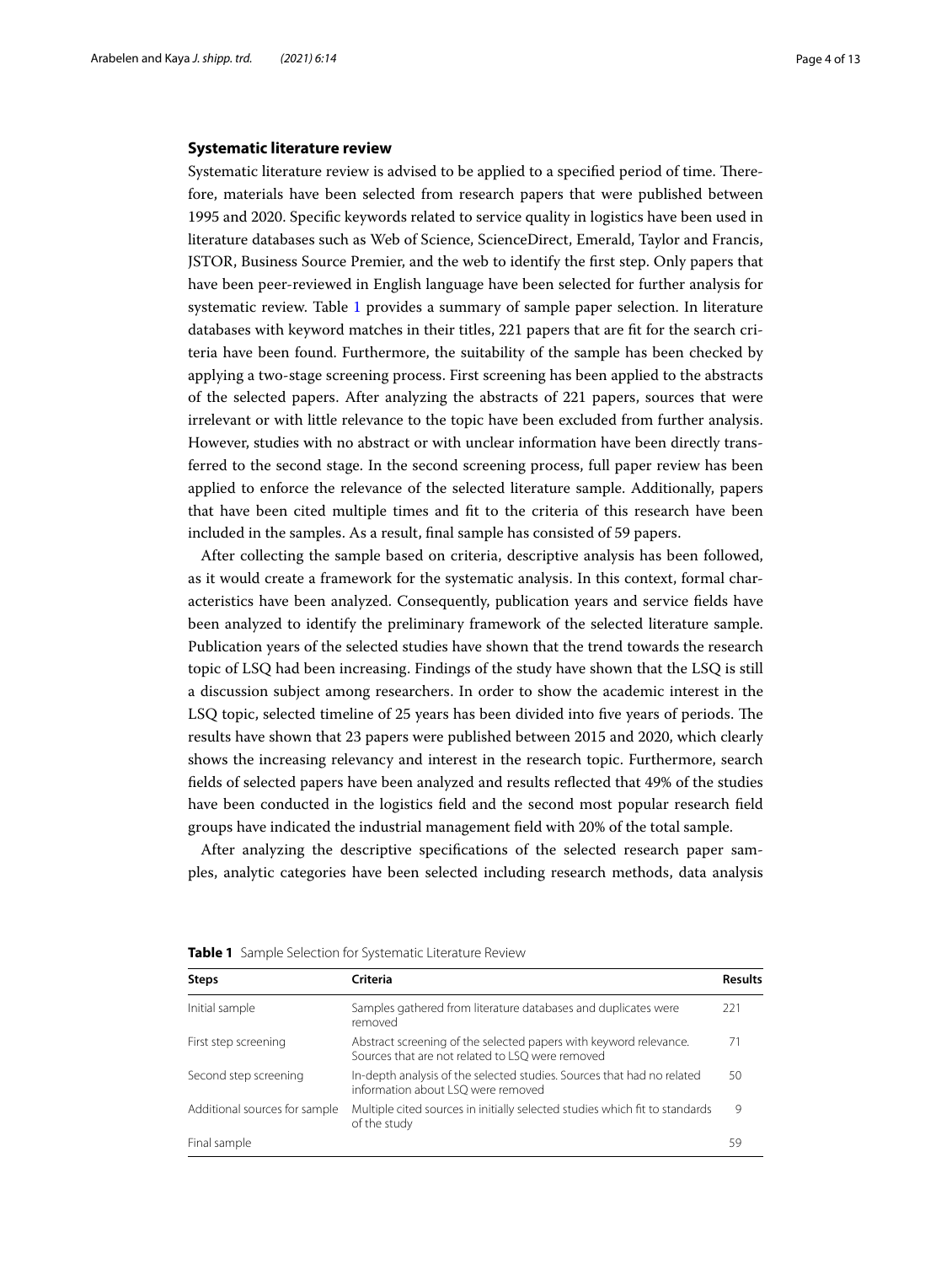methods, LSQ dimensions, service quality measurement models, approach of the studies. In the last part of the systematic literature analysis, selected categories have been analyzed and categorized to create some practical guidance on the LSQ research question. According to Avenier (2010), decontextualized evaluation of the literature analysis' results brings out the possibility of proposing a certain degree of generalization for the findings. Therefore, systematic literature review findings have been used to identify the frst design of the LSQ dimensions and later discussed in semi-structured interviews.

## **Analysis of the Categories**

Previously founded categories have been analyzed to create further research design with transparency. Therefore, used data analysis and research method of selected literature sample have been analyzed. Table [2](#page-4-0) provides an overview of the used researched methodology. According to the results, linear usage of qualitative, quantitative, and multiple data analysis known as triangulation has been used among 51% of the studies and 76% of the studies have had empirical approach.

There is an increase in empirical studies about the LSQ topic in addition to using existing created models and trying to validate the quality measurement models. Besides, many researchers have been searching the relationship between the LSQ and other attributes such as loyalty and satisfaction. Consequently, this increase in validation studies may refer to a reaction to unconformity on the search feld and in search of study and generalized LSQ measurement model. Moreover, qualitative LSQ dimensions developing studies have been mainly observed in early periods and most researchers preferred to create an LSQ model and validate its reliability by quantitative methods throughout the time. Details of the research approach method with corresponding publications has been presented in Table [3.](#page-5-0) From triangulation, Mentzer et al. [\(1999\)](#page-12-0), created a ninedimension service quality measurement model which is broadly used, Feng et al. ([2007](#page-11-10)), Gil-Saura et al. ([2008\)](#page-11-11) and Thai ([2013](#page-12-1)) also developed different models which were created for the need of the search in LSQ with diferent approaches.

Table [4](#page-5-1) provides an overview of the ratio of used LSQ measurement models and, it is clear that most of the researchers preferred to create a unique service quality measurement model for logistics or preferred to add a modifcation to generally used methods instead of directly using developed and proved reliable methods. Logistics services have been always a chain of multiple services and fndings may show differences among supply feld, region or service expertise. For instance, Zailani et al. ([2018](#page-12-6)) focused on LSQ considering halal logistics network and developed an individual service quality model. Tai ([2008\)](#page-12-7) has provided a service quality method for port operations and defned six brand new dimensions: resources, outcome, process, management, image or reputation and social responsibility. Despite having specialized

| Research approach | <b>Publication</b><br>ratio (%) |
|-------------------|---------------------------------|
| Empirical         | 76                              |
| Analytical        | 14                              |

<span id="page-4-0"></span>**Table 2** Research Method of LSQ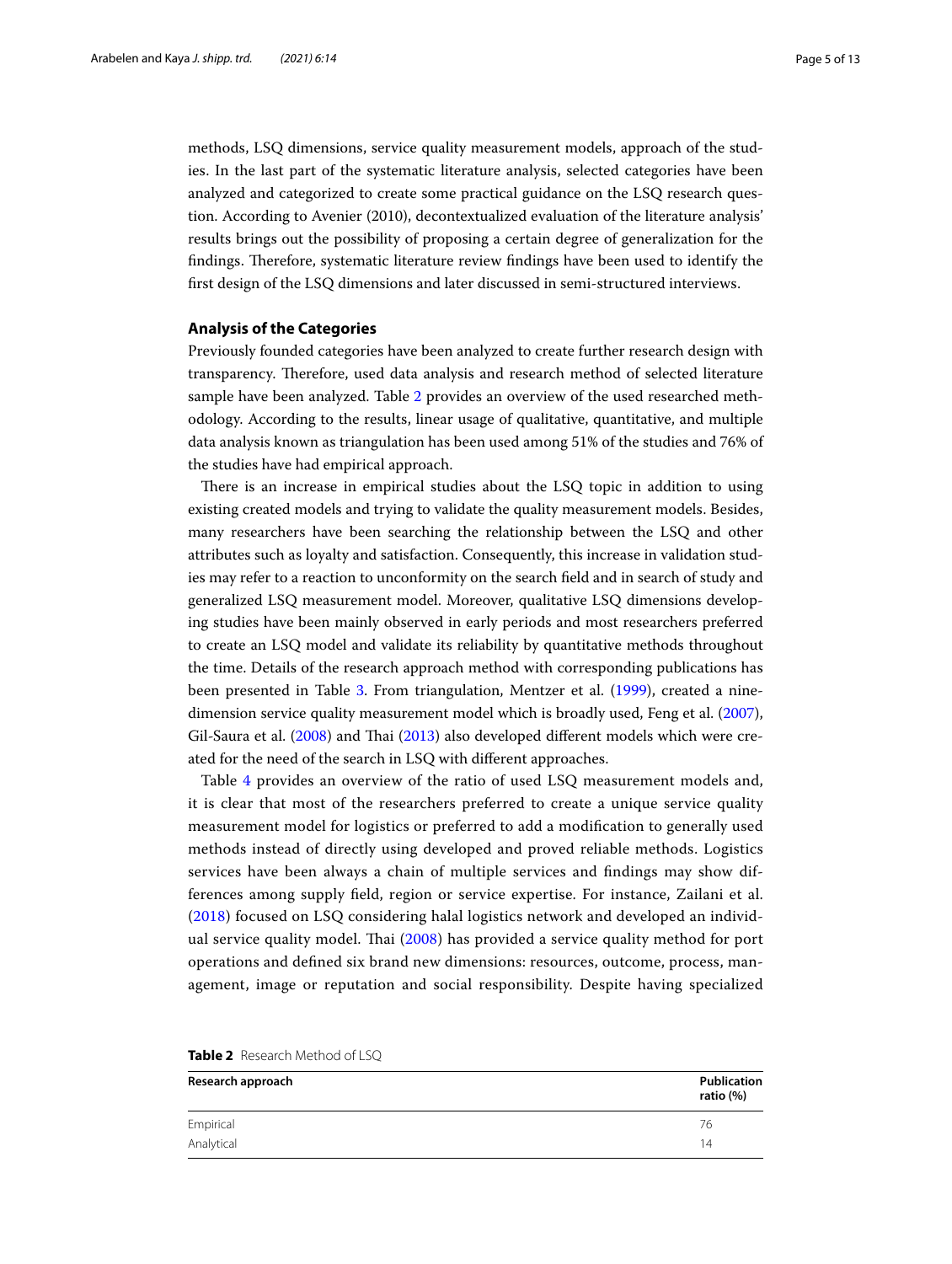<span id="page-5-0"></span>

| Method approach                   | <b>Publication</b>                                                                                                                                                                                                                                                                                                                                                                                                                                                                                                                                                                                                                                                                                                      |
|-----------------------------------|-------------------------------------------------------------------------------------------------------------------------------------------------------------------------------------------------------------------------------------------------------------------------------------------------------------------------------------------------------------------------------------------------------------------------------------------------------------------------------------------------------------------------------------------------------------------------------------------------------------------------------------------------------------------------------------------------------------------------|
| Qualitative data analysis method  | Caplice and Sheffi (1995), Fung and Wong (1998), Franceschini and Rafele<br>(2000), Mentzer and Myers (2004), Rafele (2004), Davis and Mentzer (2006),<br>Wojciechowska (2011), Rahmat and Faisol (2016), Gulc (2017)                                                                                                                                                                                                                                                                                                                                                                                                                                                                                                   |
| Quantitative data analysis method | Emerson and Grimm (1996), Rutner and Langley (2000), Seth et al. (2006),<br>Rafig and Jaafar (2007), Gotzamani et al. (2010), Bouzaabia et al. (2013),<br>Kavaliauskiene et al. (2014), Politis et al. (2014), Roslan et al. (2015), Lan et al.<br>(2016), Yu et al. (2016), Kilibarda et al. (2016), Limbourg et al. (2016), Sohn<br>et al. (2017), Murfield et al. (2017), Yumurtaci Hüseyinoğlu et al. (2018), Huma<br>et al. (2019), Knop (2019), Igbal (2020), Chen et al. (2020), Weli et al. (2020)                                                                                                                                                                                                              |
| Multiple data analysis method     | Bienstock et al. (1997), Mentzer et al. (1999), Mentzer et al. (2001), Stank et al.<br>(2003), Rabinovich and Bailey (2004), Panayides and So (2005), Feng et al.<br>(2007), Gil-Saura et al. (2008), Bienstock et al. (2008), Birdogan et al. (2009),<br>Juga et al. (2010), Gil-Saura et al. (2010), Fugate et al. (2010), Kersten and Koch<br>(2010), Rao et al. (2011), Thai (2013), Gil-Saura and Ruiz-Molina (2011), Kili-<br>barda et al. (2012), Jang et al. (2013), Giovanis et al. (2013), Jang et al. (2014),<br>Philipp and Grant (2015), Vural and Tuna (2015), Zailani et al. (2018), Le et al.<br>(2019), Vazifehdan and Darestani (2019), Xu et al. (2019), Vu et al. (2019), Hong<br>and Nguyen (2020) |

<span id="page-5-1"></span>**Table 4** Service Quality Measurement Models in Selected Publications

| LSQ measurement model                            | <b>Publication</b><br>ratio (%) |
|--------------------------------------------------|---------------------------------|
| SERVQUAL                                         | 49                              |
| <b>SERVPERF</b>                                  | $\mathcal{P}$                   |
| LSQ Scale                                        | 32                              |
| Statistical Scale (EFA, CFA, ANOVA, SEM, MANOVA) | 15                              |
| Others                                           | $\mathcal{L}$                   |

service quality measurement models for logistics operations, most of the researchers have used the classical model of SERVQUAL in quantitative research. This approach also provides an insight into the inefficient LSQ measurement model for general usage.

In addition, the LSQ scale created by Mentzer et al. ([1999,](#page-12-0) [2001](#page-12-8)) has been used by researchers particularly. Rafq and Jaafar ([2007](#page-12-9)) had used the LSQ scale to measure customer perception on 3PL service providers, authors suggested generalizability of the LSQ scale on a similar sample model. Bouzaabia et al. ([2013\)](#page-11-12) has utilized the LSQ scale to compare the LSQ perception between Romania and Tunisia in retail logistics. Yumurtaci Huseyinoglu et al. [\(2018\)](#page-12-10) has investigated the service quality scale model on Omni-channel capability. Table [5](#page-6-0) provides an overview of LSQ dimensions and how often they are used in literature. The publication list has been submitted in chronological order to provide an overview of the development of LSQ dimensions that have been used throughout the period of the systematic research analysis. Due to diferent naming conventions on similar meanings, LSQ dimensions have been grouped by their relevance to each other. As a result, most frequently used LSQ measurement dimensions have been identifed. Dimensions related to communication have been used 27 times in total, which have been mentioned under diferent names such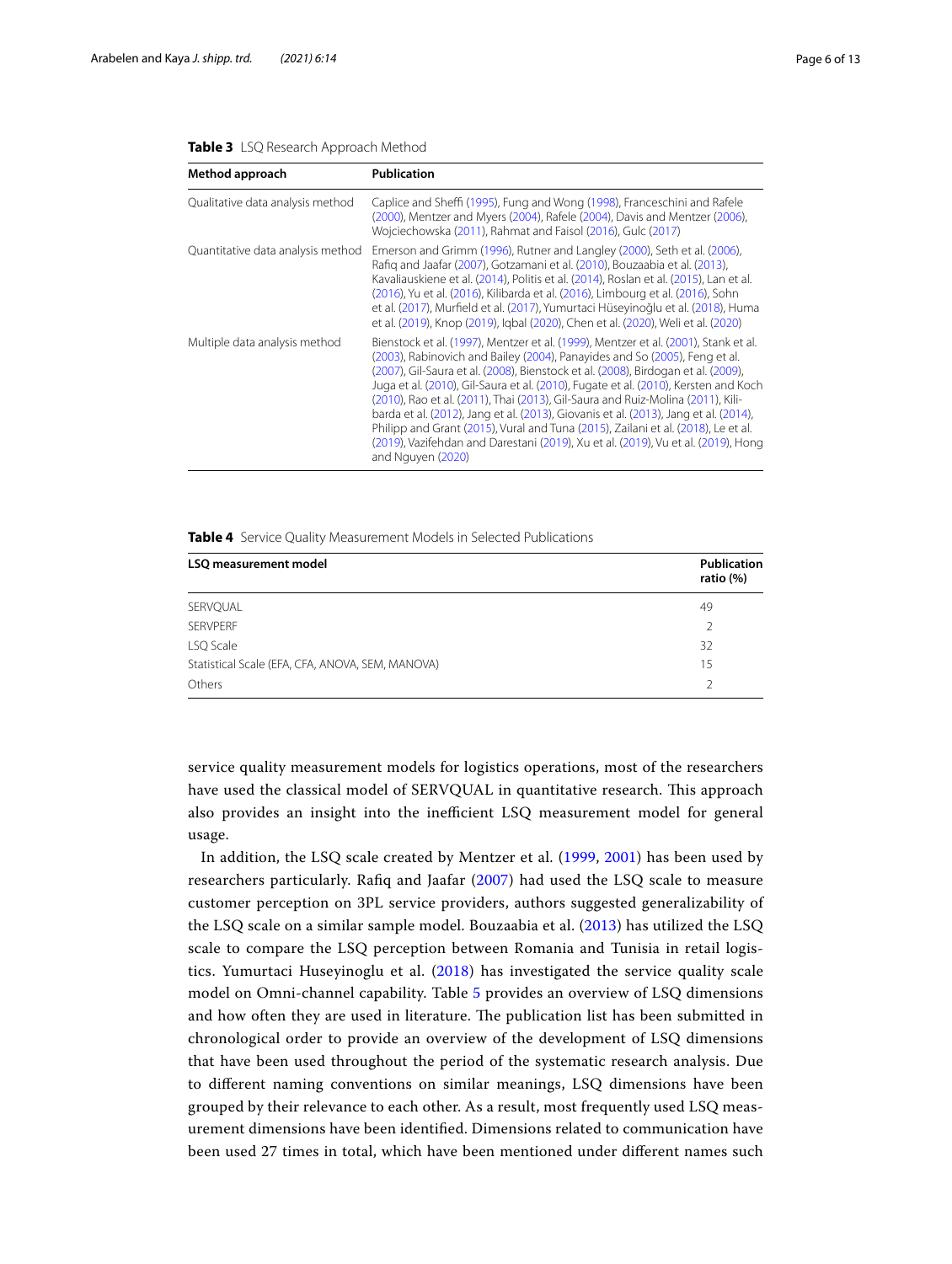| LSQ dimensions                                                                                                                               | Publication                                                                                                                                                                                                                                                                                                                                                                                                                                                                                                                                                                                                                                                      | Frequency      |
|----------------------------------------------------------------------------------------------------------------------------------------------|------------------------------------------------------------------------------------------------------------------------------------------------------------------------------------------------------------------------------------------------------------------------------------------------------------------------------------------------------------------------------------------------------------------------------------------------------------------------------------------------------------------------------------------------------------------------------------------------------------------------------------------------------------------|----------------|
| Time Related Dimensions (timeliness, on-time<br>delivery, order processing time, lead-time, etc.)                                            | Bienstock et al. (1997), Mentzer et al. (1999),<br>Franceschini and Rafele (2000), Mentzer et al.<br>(2001), Panayides and So (2005), Rafiq and Jaafar<br>(2007), Feng et al. (2007), Gil-Saura et al. (2008),<br>Bienstock et al. (2008), Gotzamani et al. (2010),<br>Kilibarda et al. (2012), Thai (2013), Bouzaabia<br>et al. (2013), Politis et al. (2014), Philipp and Grant<br>(2015), Yu et al. (2016), Murfield et al. (2017),<br>Zailani et al. (2018), Yumurtaci Hüseyinoğlu et al.<br>(2018)                                                                                                                                                          | 19             |
| Process Related Dimensions (order release<br>quantities, order accuracy, order discrepancy<br>handling, order quality and correctness, etc.) | Mentzer et al. (1997), Bienstock et al. (1997),<br>Durvasula et al. (1999), Franceschini and Rafele<br>(2000), Mentzer et al. (2001), Panayides and So<br>(2005), Rafiq and Jaafar (2007), Feng et al. (2007),<br>Gil-Saura et al. (2008), Thai (2008), Bienstock<br>et al. (2008), Gotzamani et al. (2010), Kilibarda<br>et al. (2012), Thai (2013), Bouzaabia et al. (2013),<br>Politis et al. (2014), Philipp and Grant (2015),<br>Yu et al. (2016), Zailani et al. (2018), Yumurt-<br>aci Hüseyinoğlu et al. (2018)                                                                                                                                          | 20             |
| Communication Related Dimensions (personal<br>contact quality, responsiveness, customer focus,<br>etc.)                                      | Fung and Wong (1998), Mentzer et al. (1999),<br>Durvasula et al. (1999), Franceschini and Rafele<br>(2000), Mentzer et al. (2001), Rafele (2004),<br>Panayides and So (2005), Seth et al. (2006), Davis<br>and Mentzer (2006), Rafiq and Jaafar (2007),<br>Feng et al. (2007), Birdogan et al. (2009), Thai<br>(2013), Bouzaabia et al. (2013), Politis et al. (2014),<br>Roslan et al. (2015), Philipp and Grant (2015),<br>Vural and Tuna (2015), Kilibarda et al. (2016),<br>Limbourg et al. (2016), Sohn et al. (2017), Zailani<br>et al. (2018), Yumurtaci Hüseyinoğlu et al. (2018),<br>Knop (2019), Le et al. (2019), Chen et al. (2020),<br>Iqbal (2020) | 27             |
| Tangibility                                                                                                                                  | Durvasula et al. (1999), Rafele (2004), Seth et al.<br>(2006), Davis and Mentzer (2006), Birdogan et al.<br>(2009), Kilibarda et al. (2016), Limbourg et al.<br>(2016), Sohn et al. (2017), Knop (2019), Le et al.<br>(2019), Chen et al. (2020)                                                                                                                                                                                                                                                                                                                                                                                                                 | 11             |
| Operational and Relational Quality                                                                                                           | Stank et al. (2003), Juga et al. (2010), Jang et al.<br>(2013), Huma et al. (2019), Weli et al. (2020)                                                                                                                                                                                                                                                                                                                                                                                                                                                                                                                                                           | 5              |
| Empathy                                                                                                                                      | Durvasula et al. (1999), Panayides and So (2005),<br>Seth et al. (2006), Davis and Mentzer (2006), Bird-<br>ogan et al. (2009), Roslan et al. (2015), Kilibarda<br>et al. (2016), Limbourg et al. (2016), Sohn et al.<br>(2017), Knop (2019), Le et al. (2019), Chen et al.<br>(2020)                                                                                                                                                                                                                                                                                                                                                                            | 12             |
| Reliability                                                                                                                                  | Durvasula et al. (1999), Panayides and So (2005),<br>Seth et al. (2006), Davis and Mentzer (2006), Kili-<br>barda et al. (2012), Roslan et al. (2015), Kilibarda<br>et al. (2016), Limbourg et al. (2016), Sohn et al.<br>(2017), Knop (2019), Le et al. (2019)                                                                                                                                                                                                                                                                                                                                                                                                  | 11             |
| Image and Social Responsibility                                                                                                              | Thai (2008), Thai (2013), Vural and Tuna (2015),<br>Lan et al. (2016)                                                                                                                                                                                                                                                                                                                                                                                                                                                                                                                                                                                            | $\overline{4}$ |

<span id="page-6-0"></span>**Table 5** Service Quality Dimensions Among the Selected Sample

as personal contact quality; responsiveness; customer focus etc. Second most frequently used LSQ dimensions are process-related and have been mentioned 20 times in the selected sample publications. Process related dimensions have been mentioned as order release quantities, order accuracy, order discrepancy handling, order quality and correctness, etc. Third but not least used dimensions are time-related and have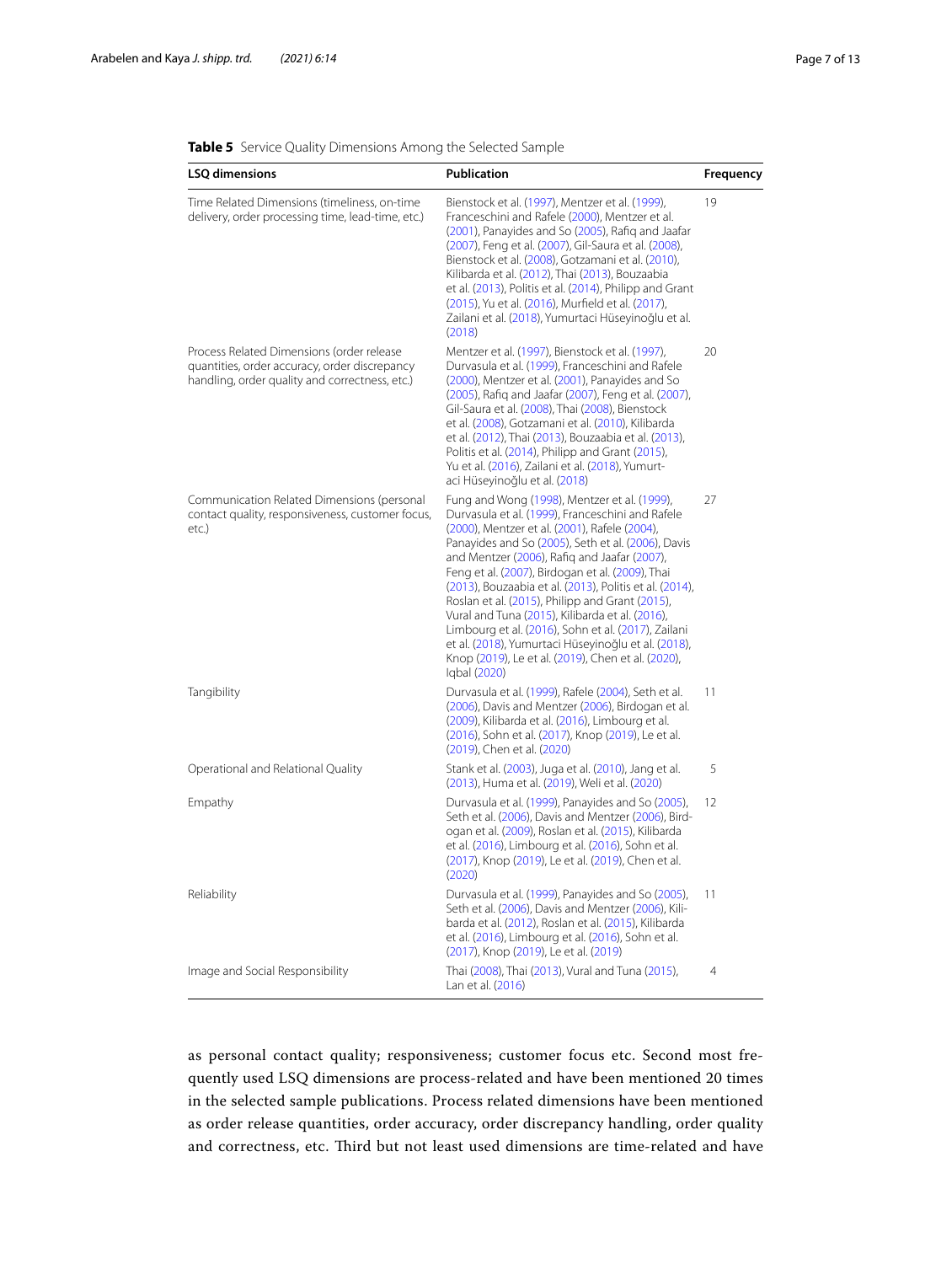been used 19 times in publications throughout the period. Time-related dimensions have been named in diferent forms such as timeliness, on-time delivery, lead time, etc. Over time, it has become clearly visible that while the focus of the operational quality has lost its importance and signifcance, communication-related dimensions and empathy dimension usage and their relation to quality have gained importance due to factors such as, responsiveness, empathy, personnel contact quality, etc.

The findings have indicated that the LSQ research area has remained incomplete in the literature. Tus, tailored service quality with hierarchical dimensions for logistics services are more applicable to analyze LSQ. Dimensions have been selected based on their relevance and frequency of use. As it has been noticed from the studies, focus on customer-related services in logistics operations is increasing, therefore, dimensions related to customer focus quality have been selected as the frst dimension for this study to analyze further in the interviews. Additionally, by the image of the company and social responsibility acts investigated under a total of six LSQ dimensions and twenty sub-factors have been identifed by their relevancy on logistics and the frequency of the use: Information quality, customer focus quality, order fulfllment quality, timeliness quality, corporate image and social responsibility were selected.

## **Semi‑structured interviews**

Semi-structured interviews allow participants and the interviewer to interchange knowledge within mutual beneft and, allow the interviewer to ask follow-up questions to participants based on the development of the answers (Rubin and Rubin [2005\)](#page-12-39). In order to beneft from the professional view of the participants, semi-structured interview method has been selected. Semi-structured interview method is considered more ft for further investigation on LSQ dimensions because the topic is broadly discussed and has no consensus has been reached either on the defnition or on the quality dimensions. Semi-structured interview has allowed participants to roam freely around the topic, and follow-up questions have provided preferable inputs and modifcations on developed LSQ dimensions and sub-factors. As shown in Table [6,](#page-7-0) interviews were carried out with fve logistics business professionals. Two of the participants were logistics managers in retail business, one was the logistics service provider team lead and two of them were logistics specialists for logistics service providers. All interview participants and their companies were located in Germany and companies have the scope of working in global logistics and supply chain businesses. All interviews have been conducted through

| Role of the participant | Experience<br>(years) | Type of organization Business area |           | <b>Interview</b><br>length<br>(min) | Method         |
|-------------------------|-----------------------|------------------------------------|-----------|-------------------------------------|----------------|
| Senior manager          | 11                    | 3PL service provider               | Logistics | 25                                  | Online meeting |
| Logistics specialist    | 5                     | 3PL service provider               | Logistics | 20                                  | Online meeting |
| Logistics specialist    | 5                     | 3PL service provider               | Logistics | 25                                  | Online meeting |
| Manager                 |                       | <b>LSP's customer</b>              | Retail    | 30                                  | Online meeting |
| Manager                 | 6                     | I SP's customer                    | Retail    | 35                                  | Online meeting |
|                         |                       |                                    |           |                                     |                |

#### <span id="page-7-0"></span>**Table 6** Semi-structured Interview Table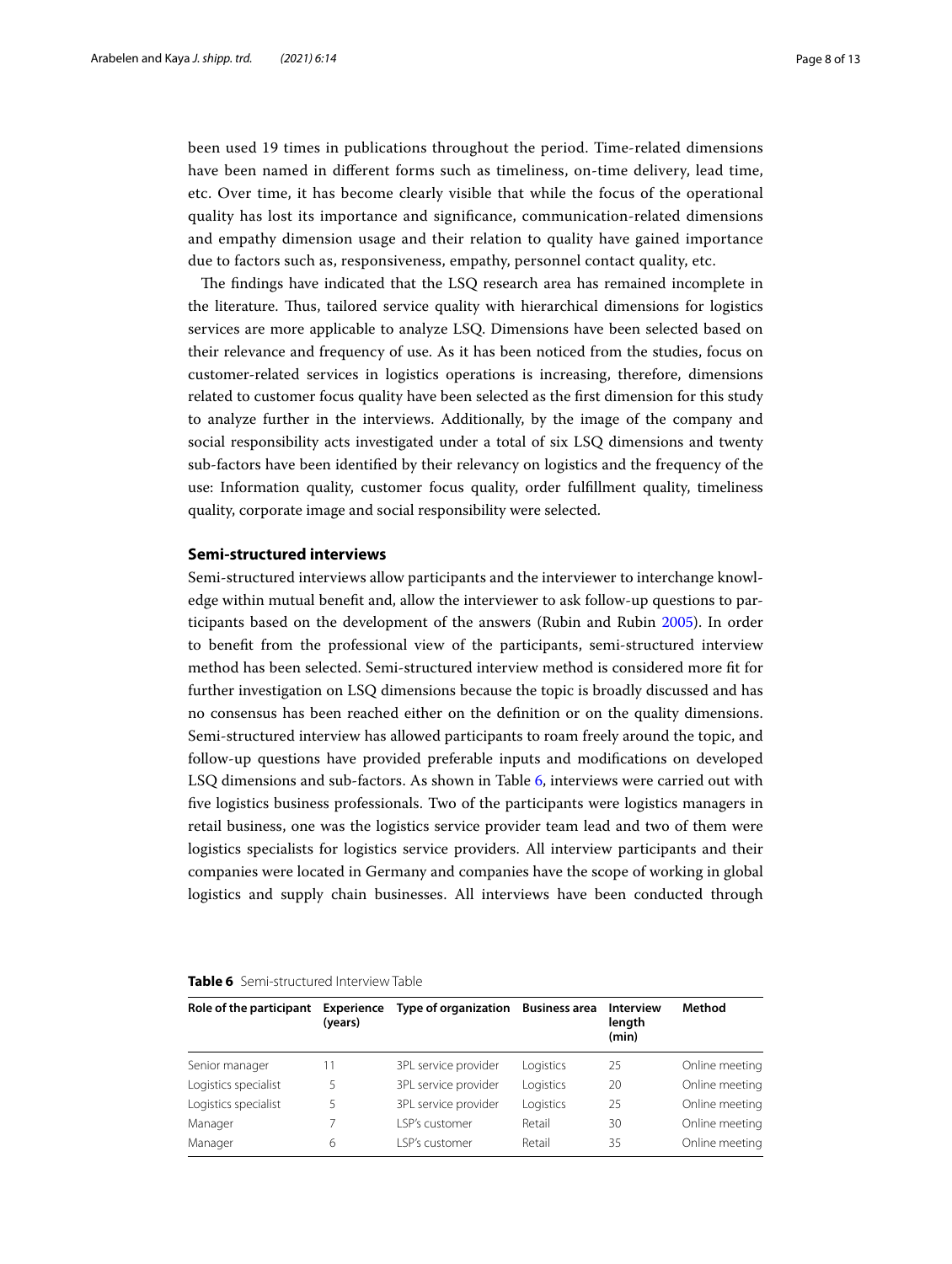## <span id="page-8-0"></span>**Table 7** LSQ Dimensions and Factors

| <b>Customer Obsession Quality</b>            | Employees' approach and behavior while meeting customers' requests            |  |
|----------------------------------------------|-------------------------------------------------------------------------------|--|
|                                              | Responsiveness of employees to customers' needs                               |  |
|                                              | Competency of employees to customers' questions and order needs               |  |
|                                              | Employees' knowledge on customers' needs and requests                         |  |
|                                              | Handling customer feedback                                                    |  |
| Order Fulfilment Quality                     | Order accuracy                                                                |  |
|                                              | Order condition                                                               |  |
|                                              | Order discrepancy handling                                                    |  |
|                                              | Consistency of service performance                                            |  |
|                                              | Safety and security in delivery                                               |  |
|                                              | Reliability, regularity, flexibility and availability of service              |  |
| <b>Timeliness Quality</b>                    | Total order cycle time                                                        |  |
|                                              | Transportation time                                                           |  |
|                                              | Back-order time                                                               |  |
|                                              | Timeliness of shipment pickup and delivery                                    |  |
|                                              | Order placement accessibility and handiness                                   |  |
| <b>Information Quality</b>                   | Application of IT and EDI in customer service                                 |  |
|                                              | Innovative solutions in logistics services                                    |  |
|                                              | Availability of order information                                             |  |
|                                              | Shipment tracing capability                                                   |  |
| Corporate Image and Social<br>Responsibility | Company's ethical image                                                       |  |
|                                              | Social responsibility in management and concerning human safety in operations |  |
|                                              | Environmentally friendly operations                                           |  |
|                                              | Company's reputation for reliability                                          |  |

online calls, and meetings have been recorded. Five interviews lasted average of thirty minutes for each participant.

Semi-structured interview questions have been designed according to the outcome of the systematic literature review. Open-ended questions have invited participants to follow-up the topic. Open-ended questions have been designed for each participant and their companies. Next set of questions have been designed for each quality dimension that has been identifed in the systematic literature analysis and the said questions asked participants their point of view to validate and modify the proposed model. In general, participants have been directed with general questions to understand their personal quality perceptions and followed-up with prompt questions.

As a result, construction of the preliminary proposed quality dimensions has changed. All participants have expressed the importance of their customer value and its relation with quality perception, also they have highlighted that quality dimension is in fact a customer obsession. Therefore, naming has been changed to '*customer obsession quality'* from '*customer focus quality'*. Additionally, all participants have highlighted and agreed on the social responsibility activities are related to companies' image; therefore, LSQ dimensions have merged under one quality dimension: social responsibility and company image. Additionally, LSQ factors have also been discussed and modifed as a consequence of the interviews. Sub-dimensional quality factors have raised to 24 from 20 in total. Final LSQ dimensions and factors have been defned as shown in Table [7](#page-8-0).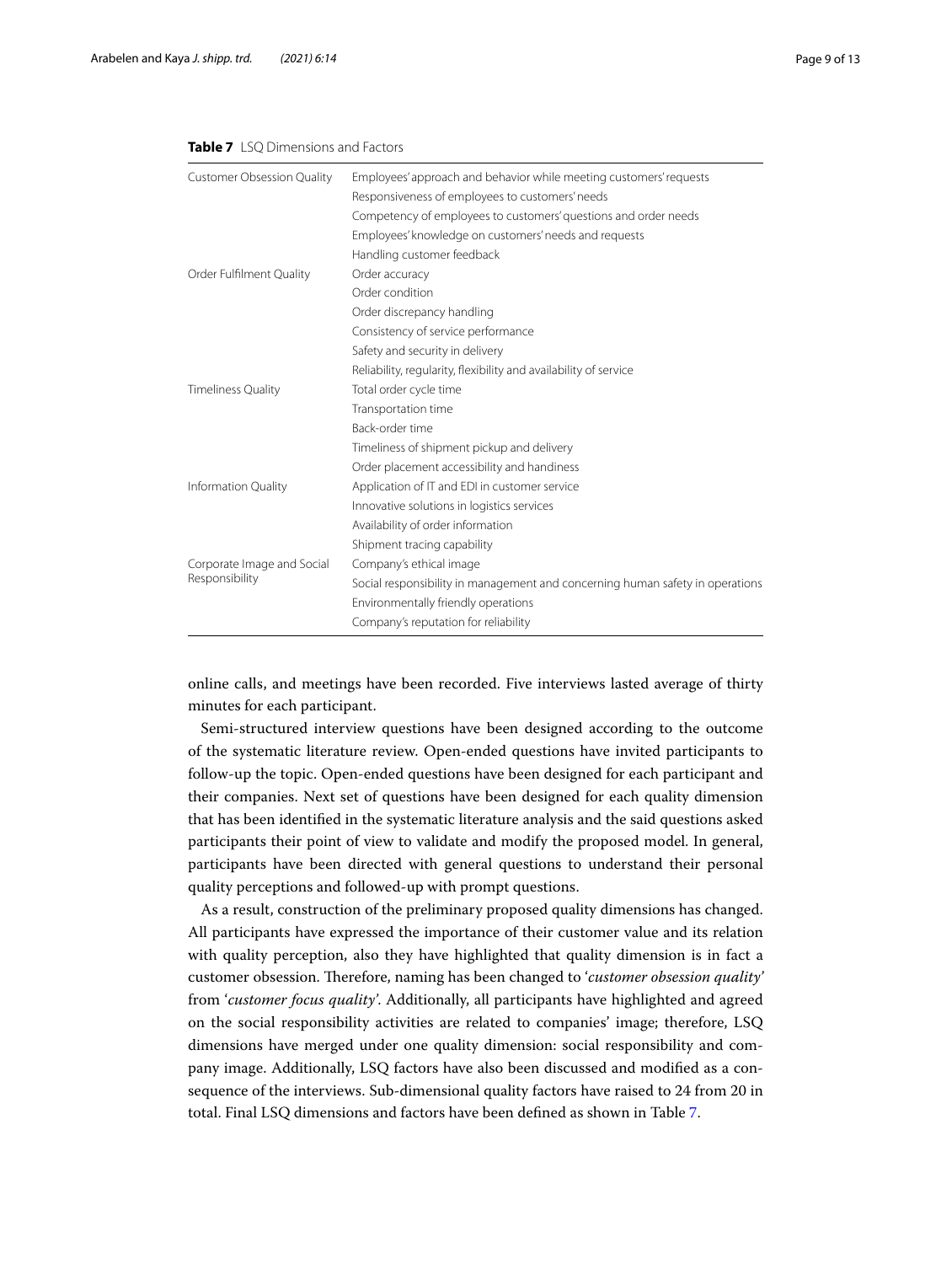After the fnal evaluation of semi-structured reviews, shipment tracing capability, innovative solutions in logistics services; reliability, regularity, fexibility and availability of service, company's reputation for reliability have been added to the LSQ factors and LSQ scale has been developed with fve quality dimensions and 24 factors in total.

## **Research fndings**

Research fndings have been developed with qualitative research techniques. Firstly, systematic literature analysis has been applied to the LSQ related papers with specifed criteria between 1995 and 2020. Samples have been analyzed with systematically created fltering and descriptive analysis. Results have been analyzed and shown that researchers have not reached a consensus either on the LSQ perception or the measurement method. Additionally, a paradigm shift towards customer-oriented services from the natural physical movement of the cargoes has been observed in recent years. As a result, logistics service customers are giving more importance to business-to-business or business-to-customer communication and empathy. Tis change has been seen in the recent LSQ publications as well. As a consequence of the initial analysis, six dimensions and twenty logistics factors have been developed. Preliminary fndings have been discussed in fve semi-structured interviews. Logistics professionals' contributions have been included in this study to ensure that literature key fndings are in line with actual business and quality dimensions have improved by the outcome of the results.

As a result, systematic literature analysis has shown that SERVQUAL quality measurement method is still broadly used; however, there have been great contributions from many authors towards LSQ and the creation of logistics specifc quality measurement model. Despite these improvements, there has been no consensus on the singular quality measurement model. This research proposes LSQ dimensions and factors created from systematic literature analysis and semi-structured interviews. Firstly, six-dimensional twenty factors have been developed and fndings have been improved after the semi-structured interviews. Final model proposes fve LSQ dimensions with twenty-four factors.

## **Conclusion and recommendations for further researches**

Logistics services have been continuously growing around the world. These improvements and developments have increased the competition among service providers. There has been an increment in the number of research papers exploring this area. Service providers are trying to leverage operational excellence with high quality of services to maintain customer satisfaction, loyalty, and market competition. A regularly dynamic environment requires dynamic solutions, therefore, logistics services are constantly in development. Consequently, the perception of LSQ has been changing.

It has been found that LSQ understanding and applications have been evolving around the business focus of LSPs. Troughout the development of the quality dimensions in logistics, there have been diferent approaches from diferent authors. In the literature, the focus of the LSQ dimensions has been difering among diferent periods of the samples and it clearly shows the change in the focus on the quality. After observing a period of twenty years, early developed LSQ dimensions have shown that quality focus is mainly on the physical attributes of the operations, such as physical distribution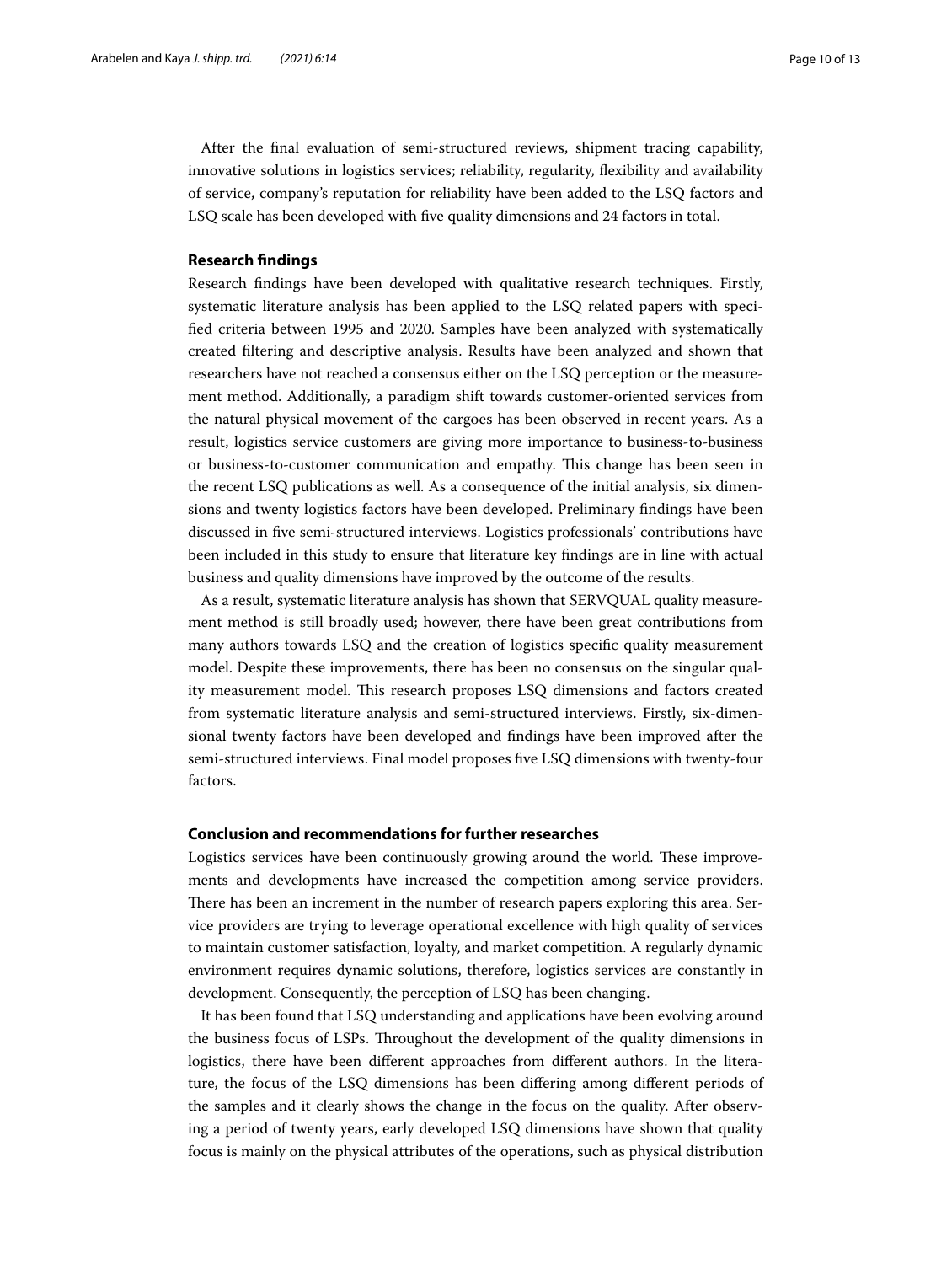and timeliness related dimensions. Over time, logistics services have accumulated more customer-oriented operations hence, in later periods customer-related LSQ dimensions have been observed, such as personal service/contact, empathy. The dimensional switch has also been accepted in semi-structured interviews and recorded as the most important dimension of the LSPs. Therefore, currently keeping positive relations with customers by providing emphatic continuous relationship has been more important for LSPs.

Despite having a high rate in empirical studies, fndings suggest that researchers used repeatedly SERVQUAL model in LSQ measurement even though there have been measurement models created specifcally for logistics services. Tis indicates that the search of the LSQ dimensions and measurement methods have not been completed; hence, it is open for improvement and eventually reaching the recognized LSQ measurement method. This study is providing a framework for service quality in logistics for researchers and logistics professionals by systematically analyzing the previously developed studies and measurement models. Primary quality dimensions have been developed from systematic literature analysis by systemizing and organizing the existing literature. Then, additional interviews have been conducted with service professionals. As a result, framework of LSQ has been developed with fve dimensions with customer obsession quality, order fulfllment quality, timeliness quality, information quality, corporate image and social responsibility and twenty-four factors. The holistic approach of the research model has asserted LSQ dimensions for further measurement models.

Proposed model may be used as a framework for further studies and can be strengthened by empirically testing in multiple regions of the world. LSQ dimensions may be improved by conducting focus group meetings and additional interviews with logistics professionals from diferent regions of the world. Additionally, professionals may use these LSQ dimensions as an internal quality indicator and use factors and dimensions as quality key performance metrics. Managers may beneft from the fndings to create quality-oriented logistics services or improve existing service models.

#### **Abbreviations**

LSQ: Logistics service quality; LSP: Logistics Services providers; SERQUAL: Service quality; SERVPERF: Service performance.

**Acknowledgements** Not applicable.

#### **Authors' information**

Not applicable.

#### **Authors' contributions**

The author HTK analyzed and interpreted the historical research data regarding Logistics Service Quality and conducted descriptive analysis. HTK conducted interviews with business professionals. The author GA, analyzed historical service quality dimensions, developed inferences between historical fndings and periodic trends among service quality dimensions, and is a major contributor in writing the manuscript. All authors read and approved the fnal manuscript.

#### **Funding**

There is no funding provided for this study.

#### **Availability of data and materials**

The datasets used and analyzed during the current study are available from the corresponding author on reasonable request.

#### **Declarations**

#### **Competing interests**

The authors declare that they have no competing interests.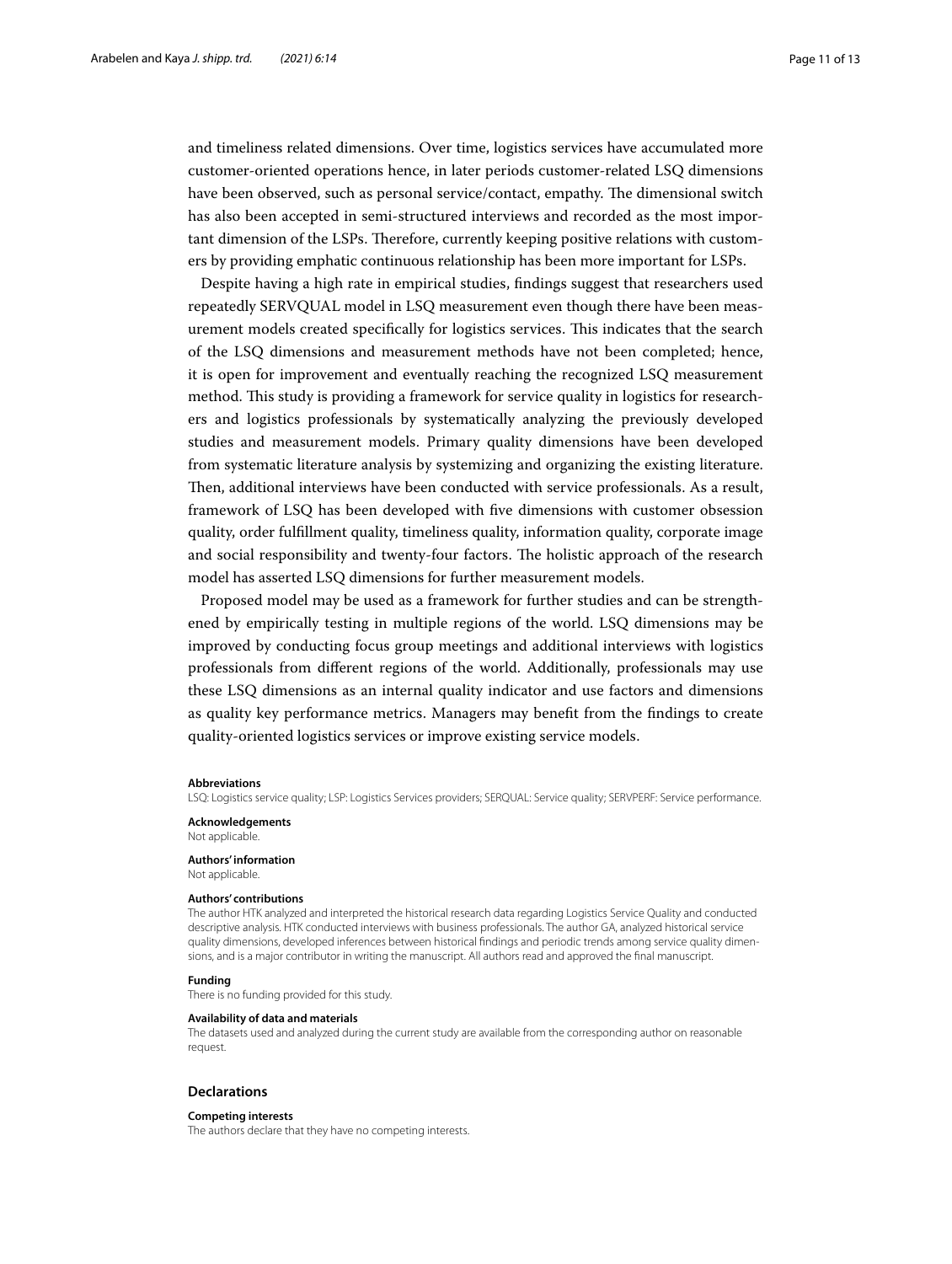#### **Author details**

<sup>1</sup> Maritime Faculty Department of Maritime Business Administration Management, Dokuz Eylül University, Izmir, Turkey.<br><sup>2</sup>Dokuz Evlül University Izmir Turkey <sup>2</sup>Dokuz Eylül University, Izmir, Turkey.

Received: 9 April 2021 Accepted: 6 September 2021 Published online: 22 September 2021

#### **References**

<span id="page-11-2"></span>Baki B, Sahin Basfrinci C, Murat AR I, Cilingir Z (2009) An application of integrating SERVQUAL and Kano's model into QFD for logistics services. Asia Pac J Mark Logistics 21(1):106–126

<span id="page-11-4"></span>Berelson B (1952) Content analysis in communications research. Glencoe, USA

<span id="page-11-22"></span><span id="page-11-3"></span>Bienstock CC, Mentzer JT, Bird MM (1997) Measuring physical distribution service quality. J Acad Mark Sci 25(1):31–44 Bienstock CC, Royne MB, Sherrell D, Staford TF (2008) An expanded model of logistics service quality: incorporating logistics information technology. Int J Prod Econ 113:205–222

<span id="page-11-23"></span>Birdogan B, Basfrinci CS, Ar IM, Cilingir Z (2009) An application of integrating SERVQUAL and Kano's model into QFD for logistics services: a case study from Turkey. Asia Pac J Mark Logist 21(1):106–126

<span id="page-11-12"></span>Bouzaabia R, Bouzaabia O, Capatina A (2013) Retail logistics service quality: a cross-cultural survey on customer perceptions. Int J Retail Distrib Manag 41(8):627–647

<span id="page-11-13"></span>Caplice C, Sheffi Y (1995) A review and evaluation of logistics performance measurement systems. Int J Logist Manag 6(1):61–74

- <span id="page-11-21"></span>Chen MC, Hsu CL, Lee LH (2020) Investigating pharmaceutical logistics service quality with refned Kano's model. J Retail Consum Serv 57:102231
- <span id="page-11-7"></span>Crossan MM, Apaydin M (2010) A multi-dimensional framework of organizational innovation: a systematic review of the literature. J Manage Stud 47(6):1154–1191

<span id="page-11-1"></span>Davis BR, Mentzer JT (2006) Logistics Service driven loyalty: an exploratory study. J Bus Logist 27(2):53–73

<span id="page-11-8"></span>DiCicco-Bloom B, Crabtree BF (2006) The qualitative research interview. Med Educ 40(4):314–321

<span id="page-11-5"></span>Duriau VJ, Rhonda K, Pfarrer MD (2007) A content analysis of the content analysis literature in organization studies: research themes, data sources, and methodological refnements. Organ Res Methods 10(1):5–34

<span id="page-11-32"></span>Durvasula S, Lysonski S, Mehta SC (1999) Testing the SERVQUAL scale in the business-to-business sector: the case of ocean freight shipping service. J Serv Mark 13(2):132–150

<span id="page-11-16"></span>Emerson CJ, Grimm CM (1996) Logistics and marketing components of customer service: an empirical test of the Mentzer, Gomes and Krapfel model. Logist Mark Custom Serv 26(8):29–42

<span id="page-11-10"></span>Feng YX, Zheng B, Tan JR (2007) Exploratory study of logistics service quality scale based on online shopping malls. J Zhejiang Univ Sci A 8:926–931

<span id="page-11-6"></span>Fink A (2005) Conducting research literature reviews: from paper to the internet. Sage Publications, CA

<span id="page-11-0"></span>Franceschini F, Rafele C (2000) Quality evaluation in logistic services. Int J Agil Manag Syst 2(1):49–54

<span id="page-11-26"></span>Fugate BS, Mentzer JT, Stank TP (2010) Logistics performance: efficiency, effectiveness, and differentiation. J Bus Logist 31(1):43–62

<span id="page-11-14"></span>Fung P, Wong A (1998) Case study: managing for total quality of logistics services in the supply chain. Logist Inf Manag 11(5):324–329

<span id="page-11-27"></span>Gil-Saura I, Ruiz-Molina ME (2011) Logistics service quality and buyer-customer relationships: the moderating role of technology in B2B and B2C contexts. Serv Ind J 31(7):1109–1123

<span id="page-11-11"></span>Gil-Saura I, Servera-Frances D, Contri GB, Fuentes-Blasco M (2008) Logistics service quality: a new way to loyalty. Ind Manag Data Syst 108(5):650–668

<span id="page-11-25"></span>Gil-Saura I, Servera-Frances D, Fuentes-Blasco M (2010) Antecedents and consequences of logistics value: and empirical investigation in the Spanish market. Ind Mark Manage 39:493–506

<span id="page-11-29"></span>Giovanis AN, Tomaras P, Zondiros D (2013) Suppliers logistics service quality performance and its effect on retailers' behavioral intentions. Procedia Soc Behav Sci 73:302–309

<span id="page-11-17"></span>Gotzamani K, Longinidis P, Vouzas F (2010) The logistics services outsourcing dilemma: quality management and fnancial performance perspectives. Supply Chain Manag Int J 15(6):438–453

<span id="page-11-15"></span>Gulc A (2017) Models and methods of measuring the quality of logistic service. Procedia Eng 182:255–264

<span id="page-11-31"></span>Hong PV, Nguyen TT (2020) Factors afecting marketing strategy of logistics business: case of Vietnam. Asian J Shipp Logist 36:212–222

<span id="page-11-19"></span>Huma S, Ahmed W, Ikram M, Khawaja MI (2019) The efect of logistics service quality on customer loyalty: case of logistics service industry. South Asian J Bus Stud 9(1):43–61

<span id="page-11-20"></span>Iqbal T (2020) Investigating logistics issues in service quality of SMEs in Saudi Arabia. Uncertain Supply Chain Manag 8:875–876

<span id="page-11-28"></span>Jang HM, Marlow PB, Mitroussi K (2013) The efect of logistics service quality on customer loyalty through relationship quality in the container shipping context. Transp J 52(4):493–521

<span id="page-11-30"></span>Jang P, Kwon OK, Kim M (2014) The role of logistics service quality in long-term partnership development with shippers. Supply Chain Forum: Int J 15(2):82–108

<span id="page-11-24"></span>Juga J, Juntunen J, Grant DB (2010) Service quality and its relation to satisfaction and loyalty in logistics outsourcing relationships. Manag Serv Qual 20(6):496–510

<span id="page-11-9"></span>Kallio H, Pietila AM, Johnson M, Kangasniemi M (2016) Systematic methodological review: developing a framework for a qualitative semi-structured interview guide. J Adv Nurs 72(12):2949–3217

<span id="page-11-18"></span>Kavaliauskiene IE, Aranskis A, Litvinenko M (2014) Consumer satisfaction with the quality of logistics services. Procedia Soc Behav Sci 110:330–340